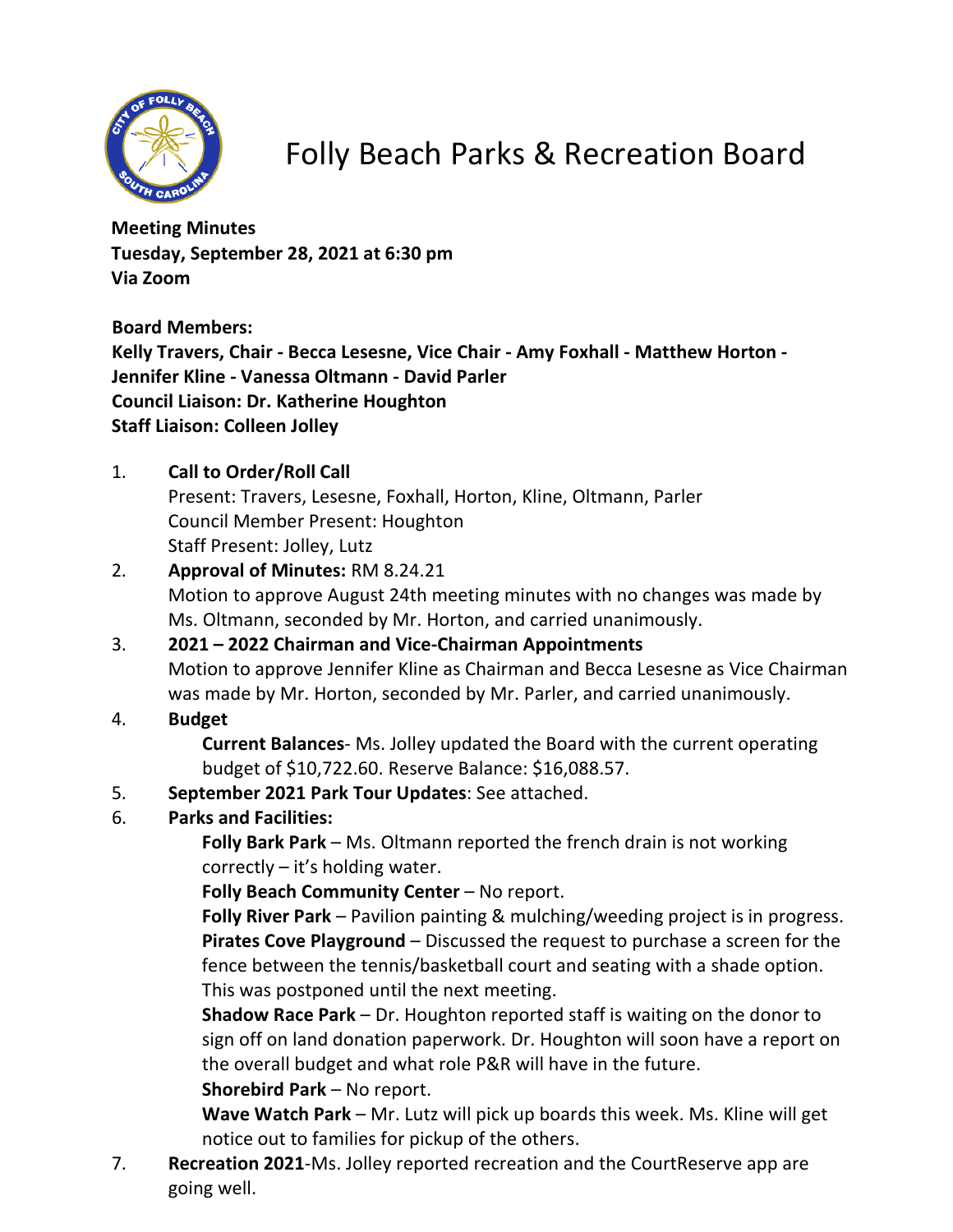- 8. **Board Comments** Park tour is scheduled for Wednesday, October 20 at 1 pm.
- 9. **Liaison/Staff Comments** None
- 10. **Adjournment**: 7:45 pm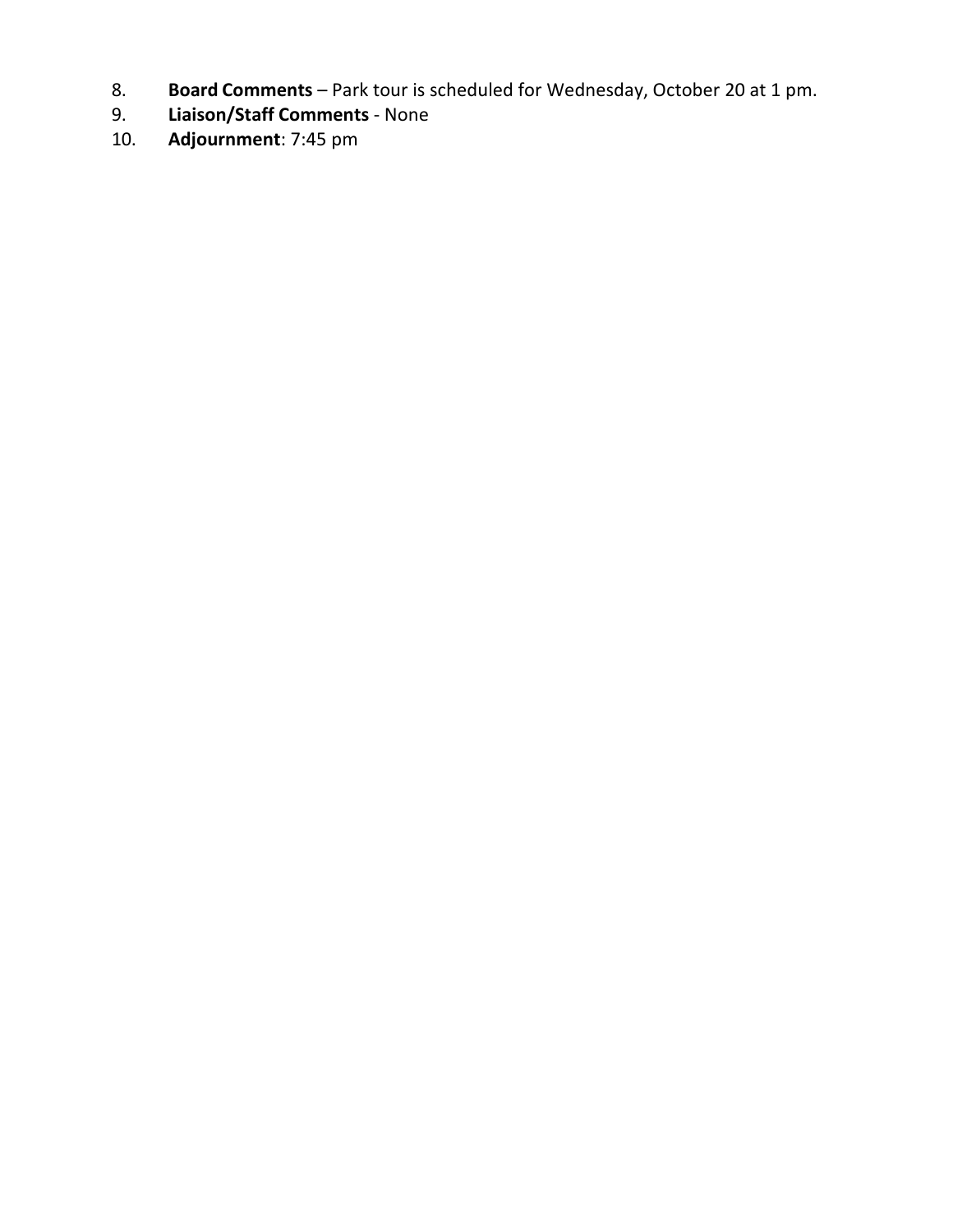**5/25/21 Meeting Updates in Bold Black 8/21 Updates in green 9/21 Updates in Red**

**Parks & Recreation Park Tour Tuesday, May 4, 2021**

#### **Attendees:**

**Kelly Travers, Amy Foxhall, Matthew Horton, Jennifer Kline, Vanessa Oltmann, David Parler Colleen Jolley**

## **Wave Watch**

Little Library (John Oltmann will give pricing) Wave Watch themed Done

**5/25-Motion to approve Mr. Oltmann to replace park themed little libraries/food pantry at Pirates Cove and Wave Watch at \$175 each was made by Ms. Foxhall, seconded by Mr. Horton, and carried unanimously. Ms. Vanessa Oltmann recused herself.**

Playground equipment – weeble wobble **Will send link for teeter totter options. Expense out of Eric's repair & maintenance budget.**

Pressure wash swings and adjust roping **Done**

Pressure wash fences, bathroom, play equipment **Done**

The bottom stringers of the play tower needs repaired or adjusted. Bottom step needs replacing. Repaint large steps and side railing. The 4th board on right side of handrail is bowed. **Done.**

All trees need trimming, significantly above bathroom. Done

The surfboard with the beach scene needs to be taken down and redone **Done**

Swing set on left is loose **Done**

Replace chalk **Done**

### **Shadow Race**

**5/25-Dr. Houghton reported Ms. Kline and Ms. Oltmann will be working on a drawing, plant list, and drip line plan by June 22 with purchases to be made by June 30 and that Mr. Lutz approved the plan for purchases, plantings, and maintenance. Ms. Jolley informed the Board and Dr. Houghton of the need to spend from reserve fund for these expenses and the deadline for purchases. Plant list is complete, working out pick up an installation date with Dr. Houghton.** 

### **Phase 1 & Phase 2 are complete.**

Native plant suggestions: Cherokee Jasmine Climbing Asters Dwarf Hollies at the front Milkweed Yuka plants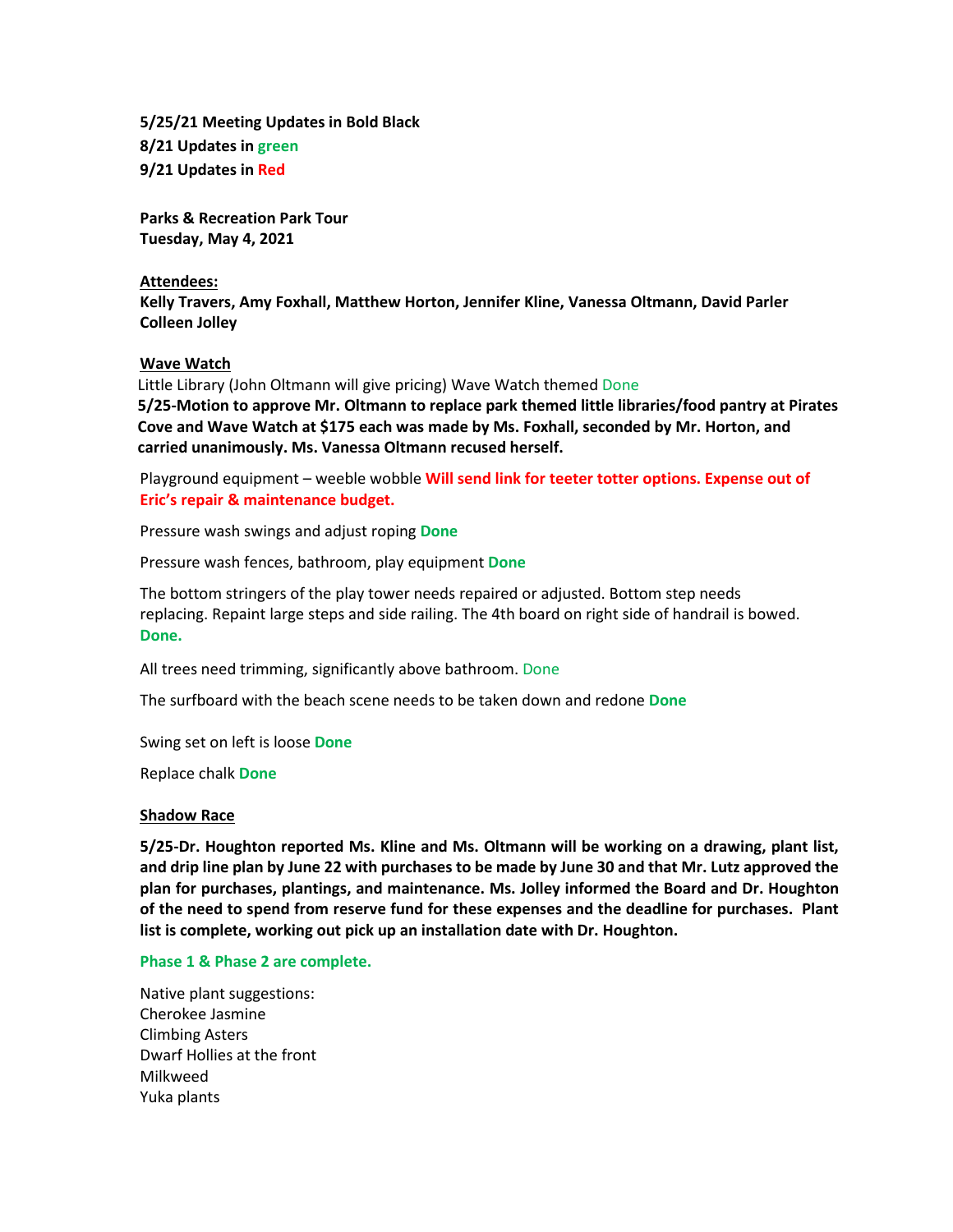Flowering aster on back posts. Butterfly garden in sunny area to the left of pergola Treatment of anthills and poison ivy **Done** Maintain path-no weeds/grass **Done** Signage for native plants and insect/critter boxes **5/25-Wait** Historical sign for Civil War Bunker **5/25-Wait** Do we need a maintenance team of volunteers or paid? **5/25-Public Works crew to be trained** Add mutt mitt station **Done** Pergola needs floor. Delineate border. **5/25-Clarified to box in a floor with gravel or something similar- Still need guidance/direction/concept/sketch/ measurements etc. We can meet Comm Coordinator or P&R board member onsite for guidance if need be.** 

### **River Park**

Bathrooms need a good cleaning **Done**

Clean brush/trees around marsh line and dock entrance to open view **Mayorsaid no.**

Motion to ask the City to clean and lay pine straw around the pavilion's perimeter was made by Mr. Parler, seconded by Ms. Foxhall, and carried unanimously. **Done**

**5/25-The Board agreed to use mulch around the pavilion if identical to existing mulch. The Board requests a meeting with Eric & staff to review Folly River Park weed issue and mulch area around pavilion. Ms. Jolley will coordinate a meeting with Ms. Travers, Mr. Parler, and staff.**

Remove grass/weeds growing through mulch and maintain Done

**5/25-The Board agreed to use mulch around the pavilion if identical to existing mulch. The Board requests a meeting with Eric & staff to review Folly River Park weed issue and mulch area around pavilion. Ms. Jolley will coordinate a meeting with Ms. Travers, Mr. Parler, and staff.**

**8/21 Meeting- Request to permanently remove grass in mulch/pine straw (preferably without chemicals) is in progress with additional mulch to be installed. Request to repaint pavilion is in progress.** 

### **Pirates Cove**

Replace fiberglass on basketball hoops (rusting) **Waiting on painter.**

**5/25-Motion to replace the rusting metal backboards on basketball hoops with fiberglass backboards when able was made by Mr. Parler, seconded by Ms. Foxhall, and carried unanimously.**

Trim bushes growing through court fencing (mostly Hudson) **Done** 

Trim tape off yellow rope on playground equipment **Done**

Repaint dolphin & seahorse rockers **Waiting on painter.**

Remove grass/weeds growing through mulch and **maintain Done**

Replace pirate sign near mural **5/25-Ms. Jolley reported the cost is approximately \$300. Done.** Pressure wash/repaint ship **Done**

Pressure wash fence **Done**

Bathroom doors rusting **On order.**